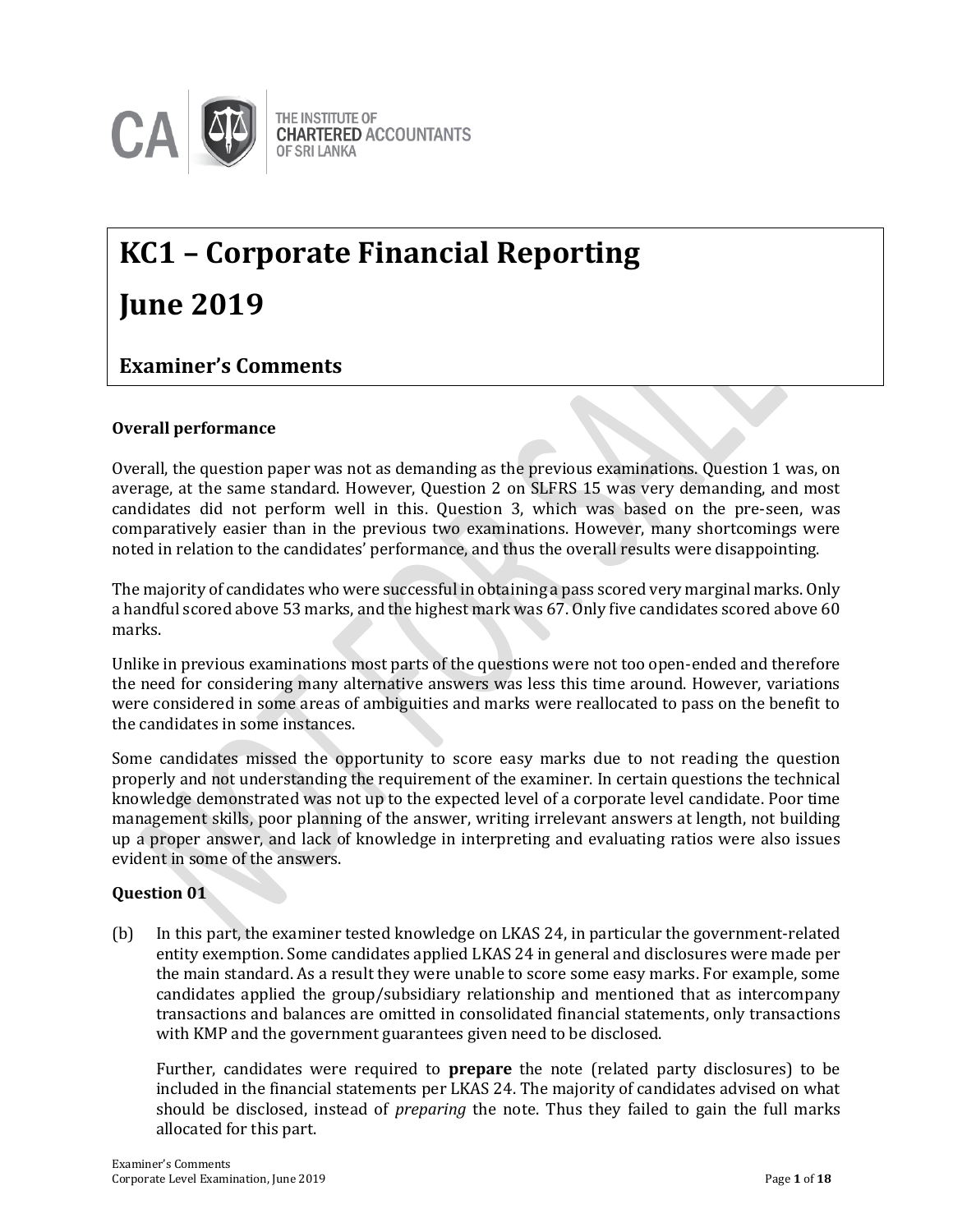(a) In this part, the examiner tested the application of LKAS 38, where the requirement was to assess a management decision to write-off in the current year a research cost which was capitalised over the past two years.

Some candidates argued that the write-off of Rs. 120 million in the current year income statement was not in accordance with LKAS 1, as faithful representation of the financial statements would then not be achieved.

Some others developed their answer by referring to LKAS 8 (correction of error).

A few others developed their answer by referring to this as either an accounting policy change or a change in estimates. Such poor technical knowledge was quite unexpected from corporate level candidates.

Quite a number of candidates also listed out the criteria for identification of development costs, and mentioned that the research cost should not be capitalised since all six criteria were not satisfied. These candidates were unable to recognise that the knowledge gathering phase expense is a research cost. And regardless of whether the development phase has been met, this cost needs to be expensed.

### **Question 03**

- (a) In this part, candidates were not required to prepare consolidated financial statements. However, a considerable number of candidates did do that. Certain candidates concluded that the asset acquisition gives effect to a significant influence, and thus identified this transaction as an associate. Accordingly, they applied the equity method.
- (b) In this part, the measurement period adjustment was tested. The knowledge demonstrated by candidates on this topic was very poor. Most candidates did not have any knowledge on how to treat the independent valuation of the brand name, based on the valuation report received within 12 months from the date of the acquisition.
- (c) In this part, candidates were required to evaluate (for 15 marks) the impact on the gearing and liquidity positions before and after the acquisition of Juizie. However, some candidates evaluated the 2019 position vs. the 2018 position, instead of what was required.
- (e) In this part, candidates were required to advise on measures to overcome the ethical issue faced by the finance director. However, candidates instead explained in detail the application of the accounting standard (LKAS 38) relevant to the issue and the ethical principles involved. They did not advise on all the possible safeguards and thus lost majority of the marks allocated for this part of the question.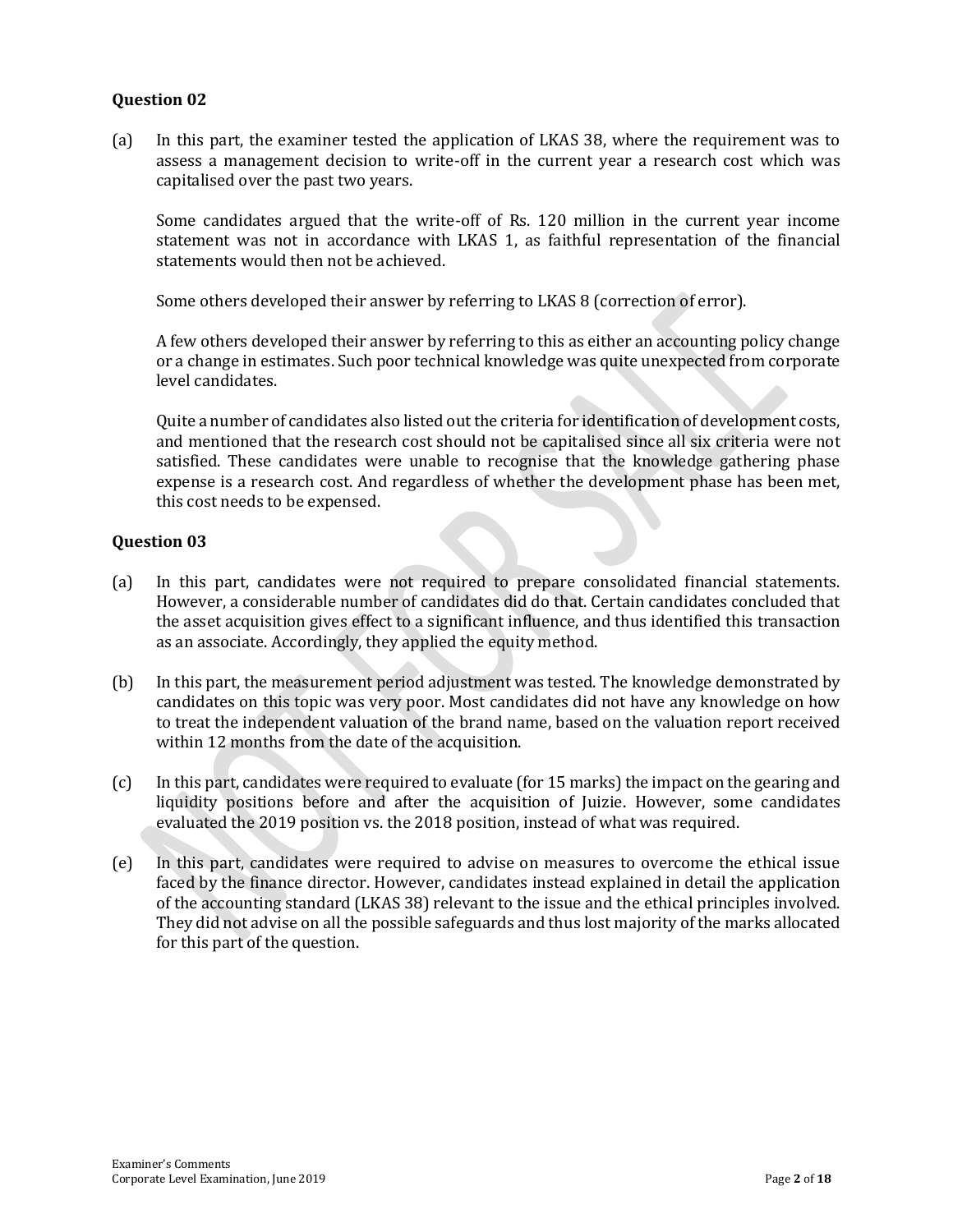

# **KC2 – Corporate Finance and Risk Management**

## **June 2019**

### **Examiner's Comments**

This paper carried two 25-mark questions and one 50-mark question that was based on the common pre-seen. All the questions were within the syllabus. Candidates who had the knowledge and competency in the subject earned high marks. However it appeared that most candidates had sat for the exam without any preparation at all. About 9% of the candidates earned a total of less than 20 marks for this paper, and 3% did not even attempt Question 02.

Common mistakes and errors observed in the answers are detailed below.

### **Question 01**

Basic knowledge on asset-based business valuation, earning-based valuation, share splits, profit forecasting, systematic and unsystematic risks were tested in this question. Some candidates earned high marks whilst some performed poorly. The average mark earned was 14 out of 25 marks.

(a)

(i) Candidates were required to write a memo determining the selling price for a 50% equity stake, assuming an enterprise valuation of price to EBITDA multiple of 10 times less debt, or an equity valuation of price to book value of 2 times; whichever is higher.

Some candidates did not understand what the debt value for this valuation was (e.g. a fair number of candidates had not considered the 10% short term loan). A few candidates did not exclude depreciation from administrative expenses to arrive at EBITDA. Some calculated the value of the company using the EPS formula rather than applying the method given in the question.

(ii) The memo above also had to address the proposing of a share split of 1 for 1 to the existing shareholders (prior to the sale), and its rationale.

Some candidates wrote advantages of a share split without showing the calculations. Some were unable to answer this part due to a lack of knowledge over the term "share split".

(iii) In this part, candidates were required to compute the amount of USD that needs to be remitted by the foreign investor to his share investment account. Even though this calculation should have been based on the answer to part (i), some candidates took different amounts for the calculation. Most candidates also overlooked the bank commission in their calculations.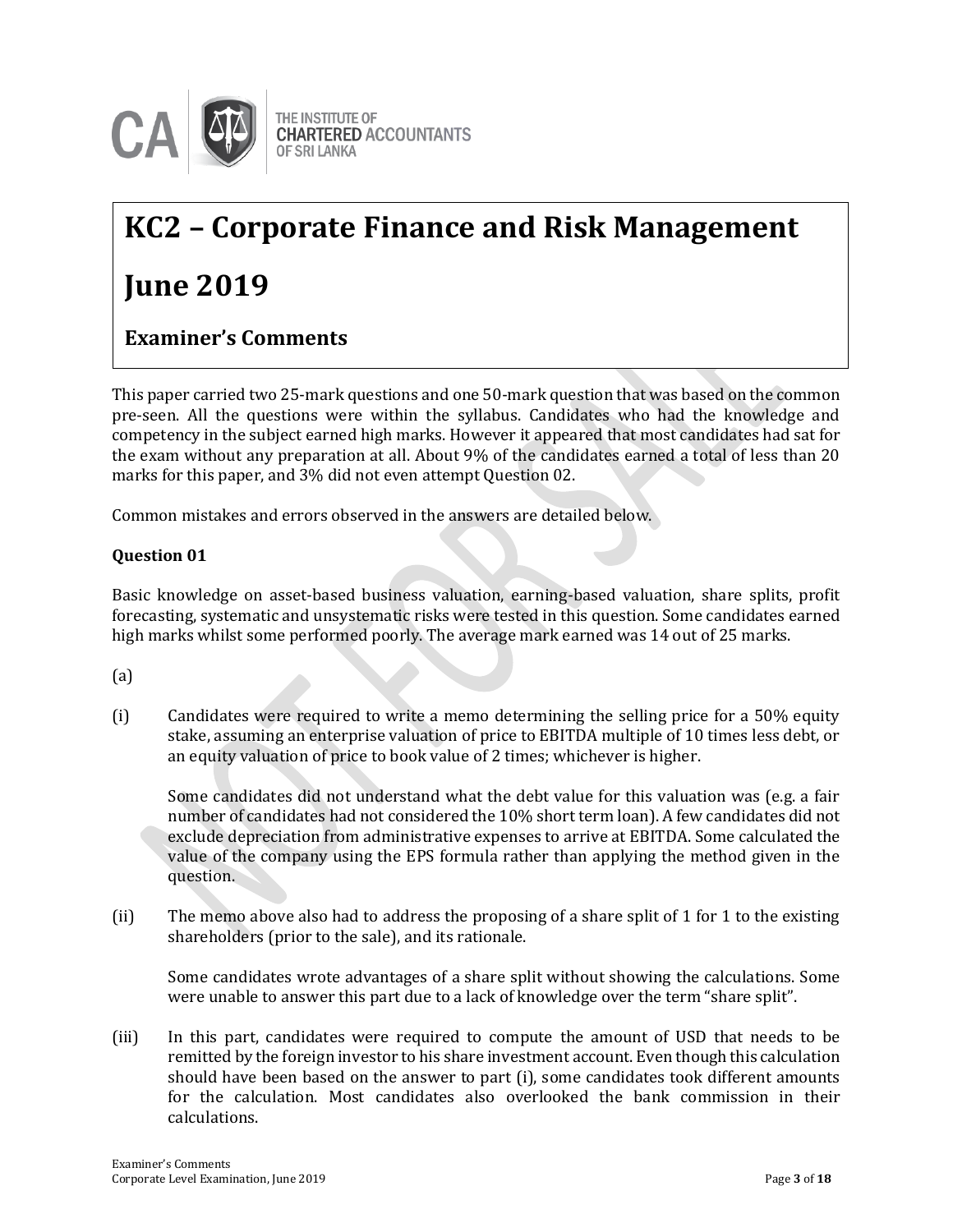- (iv) In this part, candidates were required to draw up the shareholding structure of MEL/SMEL pre and post investment, reflecting the number of shares, shareholding % and the stated capital in rupees. Most candidates did not consider the impact of the share split when calculating the post capital structure. The joint shareholder investment was also not calculated correctly by the majority of candidates.
- (v) In this part, candidates were required to compute the return on investment for the foreign investor, and explain how the balance sheet restructuring has improved the financial stability of SMEL, and the impact it has had on the gearing ratio, along with non-financial factors.

Most candidates did not consider the bank commission of 0.25% when computing the new investment value. Current year profit was also not considered for the equity calculations. Instead of the foreign investor's ROI, some candidates calculated the company's ROI. A considerable number of candidates also wasted time preparing a balance sheet, which was not relevant.

(b) In this part, candidates were required to explain what was meant by unsystematic and systematic risks when investing in a share portfolio by plotting a graph, along with two (02) examples for each risk.

Most candidates did not explain systematic and unsystematic risks correctly. Some mixed up the two meanings whilst others gave wrong examples. Some candidates did not plot the graph whilst some did so albeit incorrectly. Only a few candidates obtained full marks for this part.

### **Question 02**

This question tested candidates' knowledge on the hedging of foreign exchange exposures and the importance of stakeholder value maximisation. Some candidates earned high marks, whilst some got low marks for this question. 3% of the candidates did not even try to answer it.

(a) In this part, candidates were required to evaluate and select one order from the orders received from the French and Rwandan customers.

In general, most of this part was understood by the candidates, except for a few areas mentioned below.

The order received from the Rwandan customer for EUR 250,000 to settle in their home currency was one of the options available for evaluation. However, most candidates did not consider this option due to a misunderstanding in the instructions presented in the question. Therefore the marking examiners did not penalise the candidates for this.

Most candidates miscalculated the currency conversion from one currency to another. If they used their general knowledge to identify the strong and weak currencies separately, they would not have made this mistake.

Misunderstandings also occurred when it came to the reporting currency. In the question it is clear that orders are accepted by the UK company and its reporting currency is GBP. But some candidates evaluated using either USD or EUR.

Some candidates also took the credit period as 60 days instead of 90 days (for the Rwandan order to be settled in USD).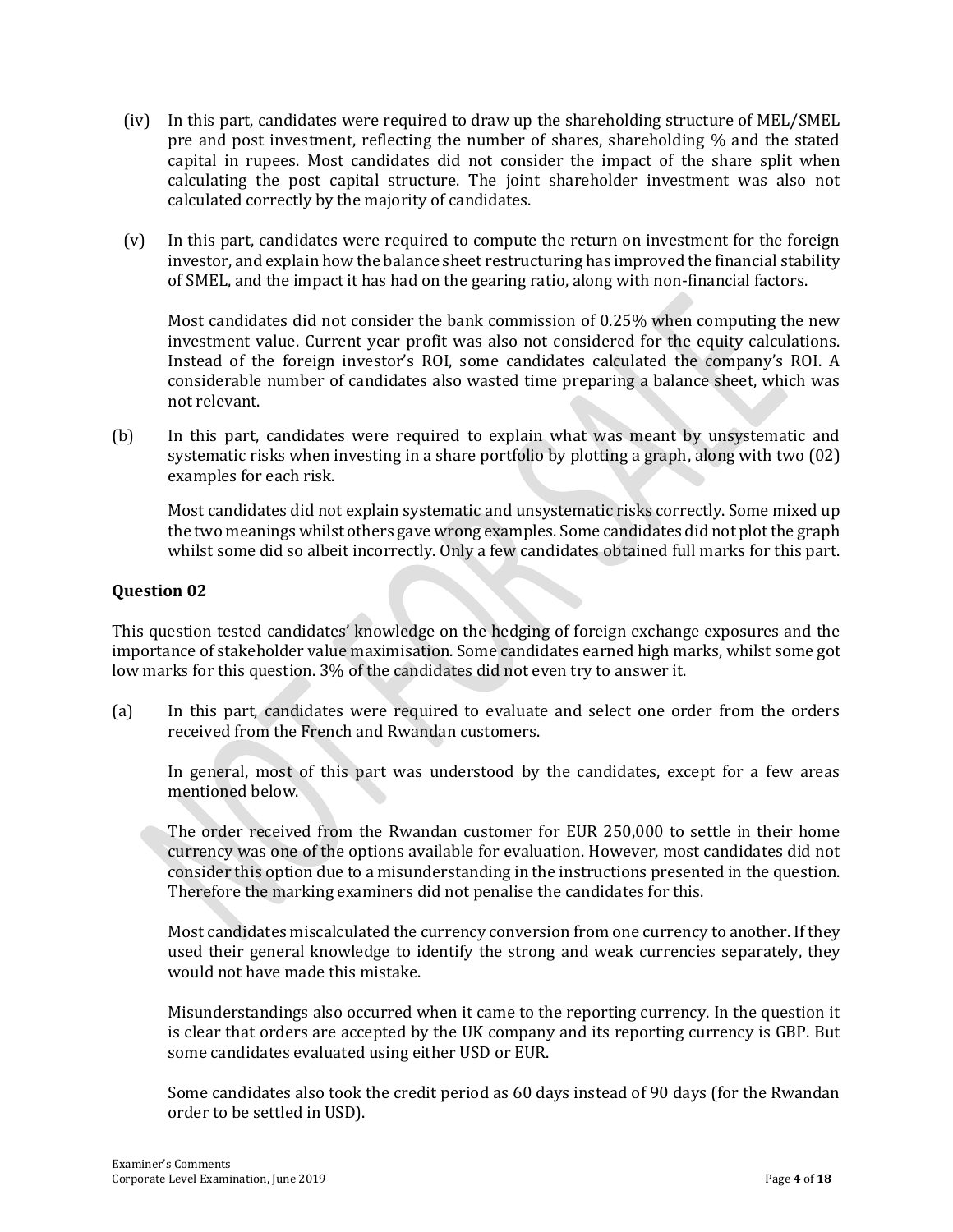- (b) In this part, candidates were required to explain the areas where the group could gain from a currency swap and interest rate swap, using the given information. However some candidates simply repeated the question itself and wrote general benefits of hedging without exactly identifying the ways this group could have used.
- (c) In this part, candidates were required to discuss shareholder value maximisation and the stakeholders' perspective. Most candidates did not understand this part properly. Only a very few discussed stakeholders. Further, even though the requirement was to discuss the chairman's viewpoint, most candidates gave conclusions rather than discussing the viewpoint.

This question tested candidates' knowledge on cash flow business valuation, share buy backs, CAPM, WACC, debt financing, international investments, capital investment appraisals and exit strategy under amalgamations and restructures.

This question was properly planned and presented, which made it easy for candidates to understand it. Despite this, many candidates did not understand the question properly. The average mark scored for this question was 10 – 20 marks.

(a) In this part, the examiner directly asked two questions from the candidates: to recommend a price range to be offered for the share buy back and to comment on the finance director's opinion on financing the share buy back. The majority of candidates correctly answered the first part but they failed to comment on the finance director's opinion. Instead of commenting on the finance director's opinion by comparing the existing internal financing sources with price ranges, candidates wrote the consequences of debt financing (e.g. impact on the gearing level, impact on finance cost).

The average mark scored was 10 out of 16 marks. Common errors observed in the calculations are noted below.

### **Asset-based valuation**

Most candidates properly calculated the company value by using the asset-based valuation method. However some did mistakes in eliminating the 8% overstatement of total assets (e.g. the 8% overstatement was calculated based on net assets instead of total assets).

### **Free cash flow method**

Most candidates made an attempt to calculate the company value based on this method; and they did it properly. However the following mistakes were seen in some answers.

- Erroneously taking the finance cost for the calculation of free cash flow of the company.
- Instead of adding the depreciation to profit, deducting it.
- Inflationary impact being considered for capital expenditure and changes in working capital requirements.
- Incorrectly taking changes in working capital (netting off against the previous year).
- Ignoring/calculating incorrectly the terminal value.
- Considering the firm's value as the equity holders' value (failing to deduct short term and long term borrowing values).
- Ignoring the 50% adjustment of the firm value in deriving the equity holders' value.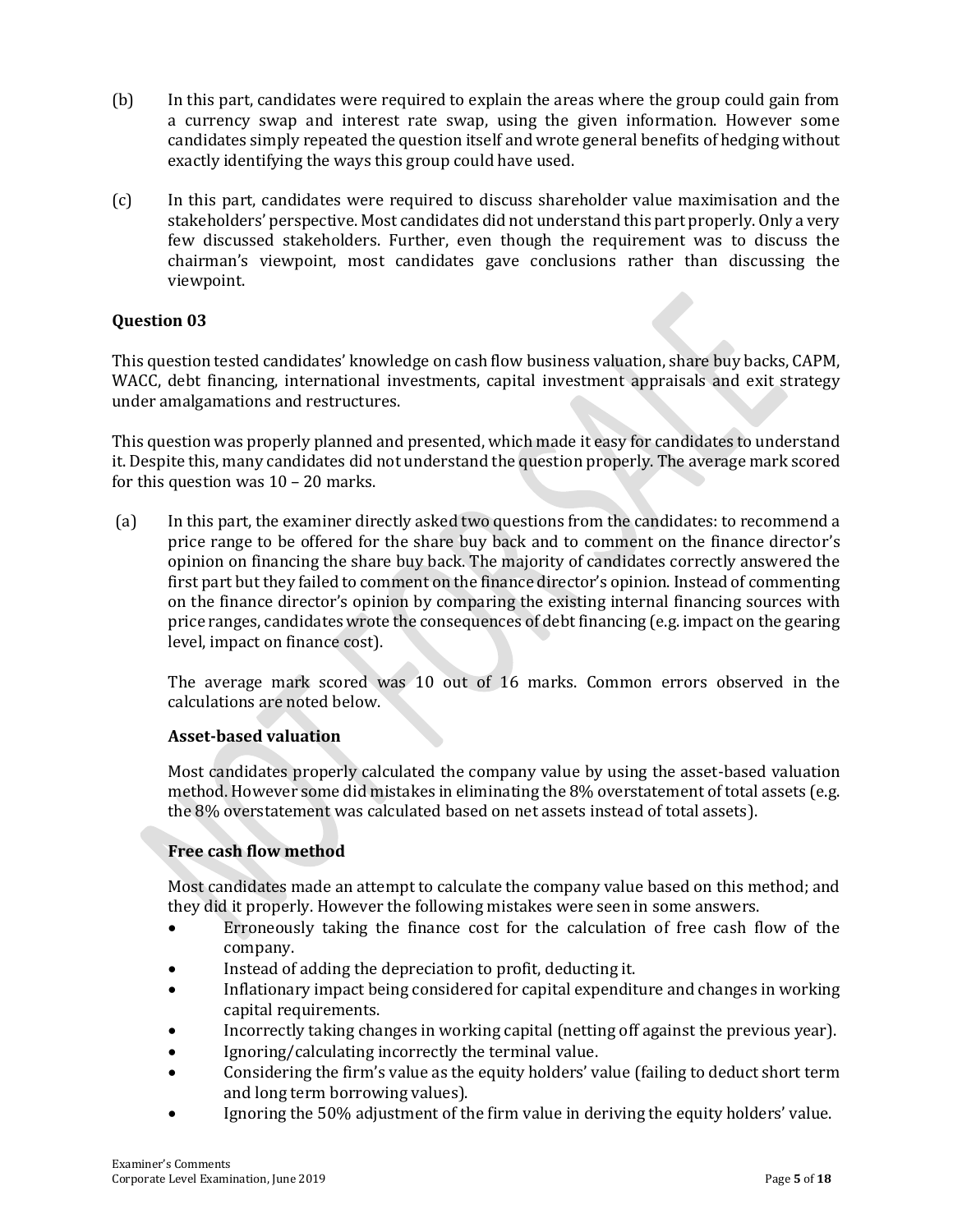### **Calculation of WACC**

- Incorrectly taking the debt value for the WACC calculation.
- Incorrectly taking the debt-to-equity ratio.
- Incorrectly calculating the company beta factor (re-gearing the beta factor to match the company's gearing ratio).

### **David Scott's stake in the company**

The majority of candidates correctly calculated the ownership stake of David Scott (36%).

### **Price range to be offered**

Although some candidates correctly calculated the value of the company based on the two methods, they failed to give the price range. This showed that candidates failed to plan their answers properly.

(b) Most candidates failed to understand this part properly and were unable to relate it to the given situation of the company. They wrote general answers for this part. The average mark obtained was 4 out 9 marks.

Most candidates did not mention "not to purchase the shares" when in a situation where the share value is overstated.

### **Debt financing for share buy back**

Most candidates mentioned the impact on the company's gearing level. However other consequences were not addressed such as impact on the cash flow position of the company, tax benefit of debt financing and the impact on WACC.

### **Share options to key executive employees**

The majority of candidates made general comments on the impact of giving share options to executive employees, without relating them to the given situation (e.g. employee motivation, cash saving on giving shares instead of giving cash as compensation, general impact on the existing shareholders' stake in the company).

Candidates did not focus on the fact that manipulated information could be forwarded to the board of directors, as a result of which they would expect an increase in the share price in the near future which would then lead to them earning capital gains by the disposing shares.

This part used the word "as a method of compensation." Some candidates understood this as a VRS scheme compensation and wrote their answers accordingly.

### **High priority given to share buy backs (over profitable projects)**

Most candidates mentioned the company should not forego positive NPV projects. However, they were silent on the opportunity cost and risks involved.

(c) Candidates were unable to answer this part properly, and an average mark of only 6 out of 17 marks was obtained. Marks were low due to the fact that candidates only explained the qualitative factors and did not do any calculations. However there were a few candidates who did answer this part well.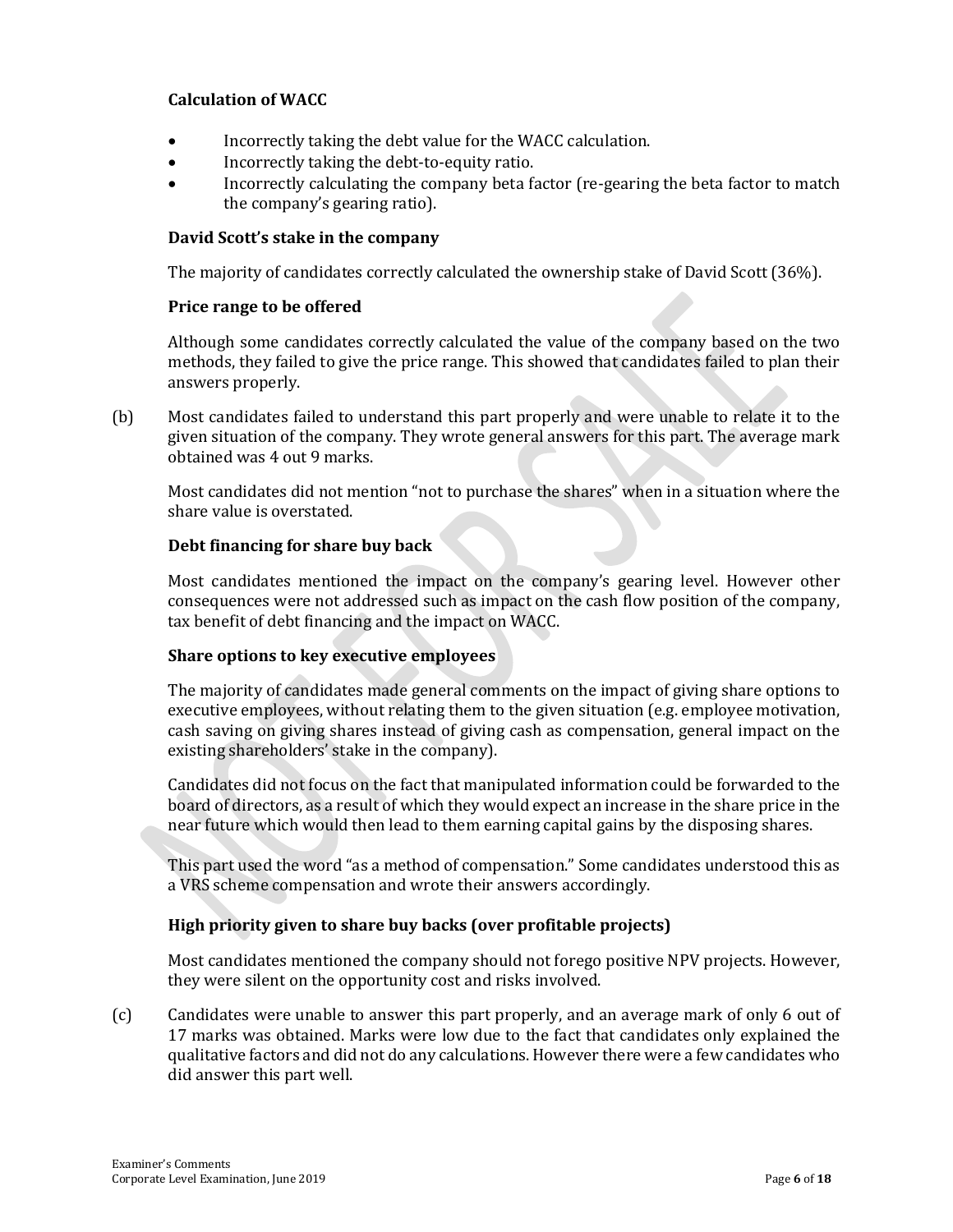- (i) Most candidates did not recalculate the NPV of the project. Some calculated the NPV but made mistakes such as:
	- Not considering the 40% stake of CBC for calculations.
	- Calculating the terminal value by applying the 5% growth to the Maldivian rufiyaa value instead of the LKR value.
	- Not considering the loans granted and the re-payments.
	- Not considering the remittance tax payment.

Some candidates made general comments on the weaknesses/limitations of an NPV calculation instead of commenting on the assistant accountant's calculation (e.g. challenges in calculating the discount factor, difficulties in estimating accurate cash flows of the company and applicability of the growth rate).

Candidates were also required to mention three (03) qualitative factors and most answered this fairly.

(ii) In this part, candidates were required to evaluate the current exit strategies available for the Maldivian operation. However, candidates gave possible exit strategies that were not applicable to the Maldivian operation.

The majority of candidates did not compare the NPV of the two options when arriving at the final decision.

- (d) This part was attempted by the majority of candidates. However, most did not provide facts sufficient for 8 marks. Instead of stating the factors mentioned below to be considered when deciding the dividend policy of the company, candidates mentioned various theories available in relation to dividend policy such as traditional dividend theory and M & M Theory, which were irrelevant for the answer.
	- Growth stage of the company
	- Shareholders' profile
	- Dividend policy of similar companies
	- Company objective of shareholder wealth maximisation
	- Not compulsory to maintain a high dividend payout ratio as a practice.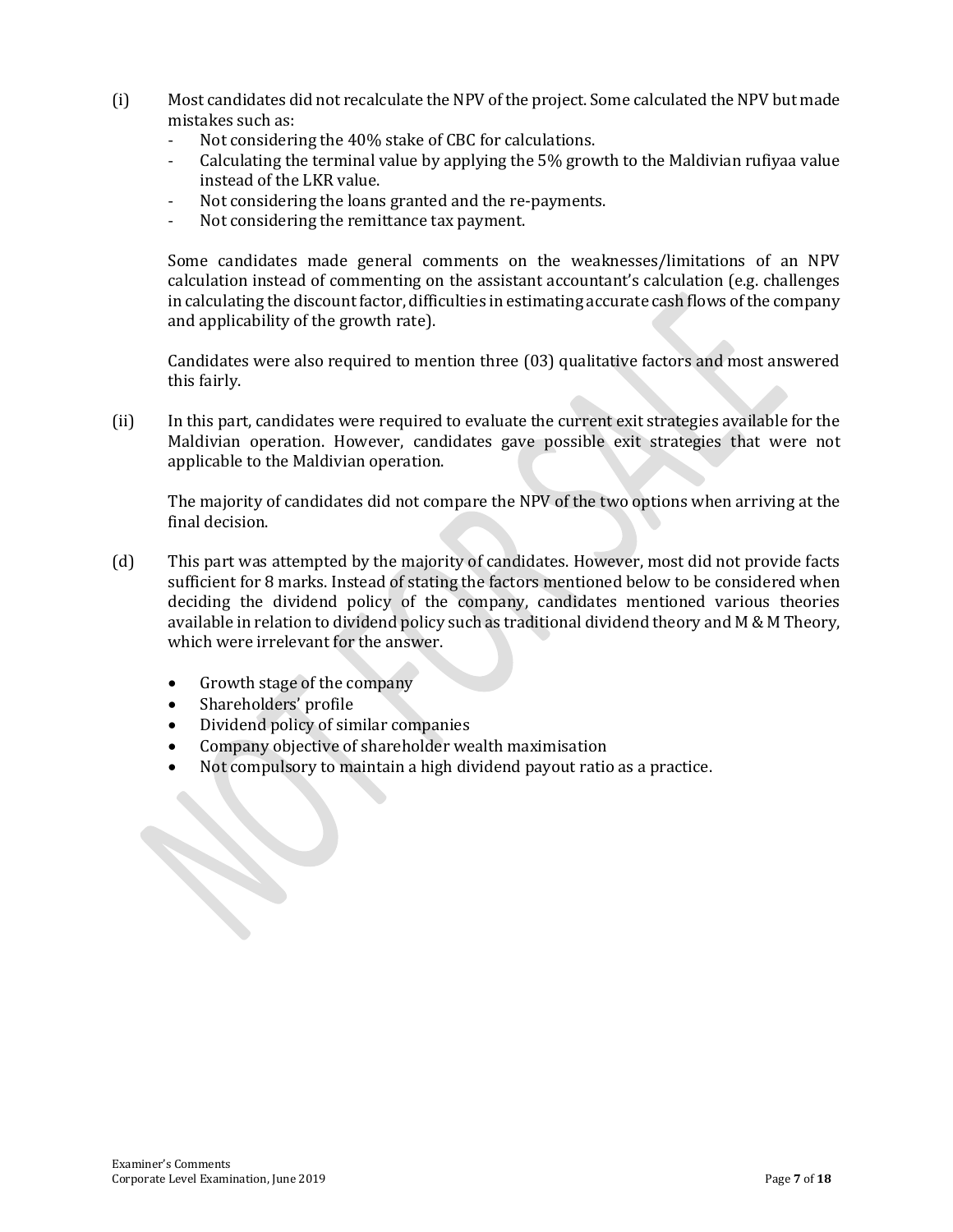

## **KC3 – Corporate Taxation**

## **June 2019**

### **Examiner's Comments**

### **General comments**

The majority of candidates were unsuccessful in applying a methodical approach to questions, and were thereby unable to produce reasonably focused, relevant answers addressing the principal and core components of each requirement.

Candidates should be able to compile a comprehensive tax computation. They should also be able to undertake tax planning, understand methodologies on minimising tax expenses and mitigating risks, and carry out effective communication with tax authorities, clients, management etc. Therefore, displaying mere technical knowledge is not adequate at this level.

Being an open book examination, the candidates' level of presenting answers in line with the required standard (in terms of technical and legal aspects) was not satisfactory at all. Answers were especially not in line with the new Inland Revenue Act.

Candidates should pay close attention to the structure of the paper where the three (03) questions are based on practical scenarios. Their answers should be related to the contents of those practical scenarios. Furthermore, candidates should be able to display their willingness to address the action verbs, expected learning outcome/s, knowledge process, knowledge dimension etc. when producing meaningful answers.

The following reasons may have adversely influenced candidates' performance.

- Lack of pre-study in relation to the pre-seen material.
- Lack of understanding of the requirements of the questions.
- Producing irrelevant facts and thereby creating a time constraint.
- Not being familiar with the new Inland Revenue Act No. 24 of 2017 and the latest changes compared with the previous Inland Revenue Act.
- Lack of communication and presentation skills.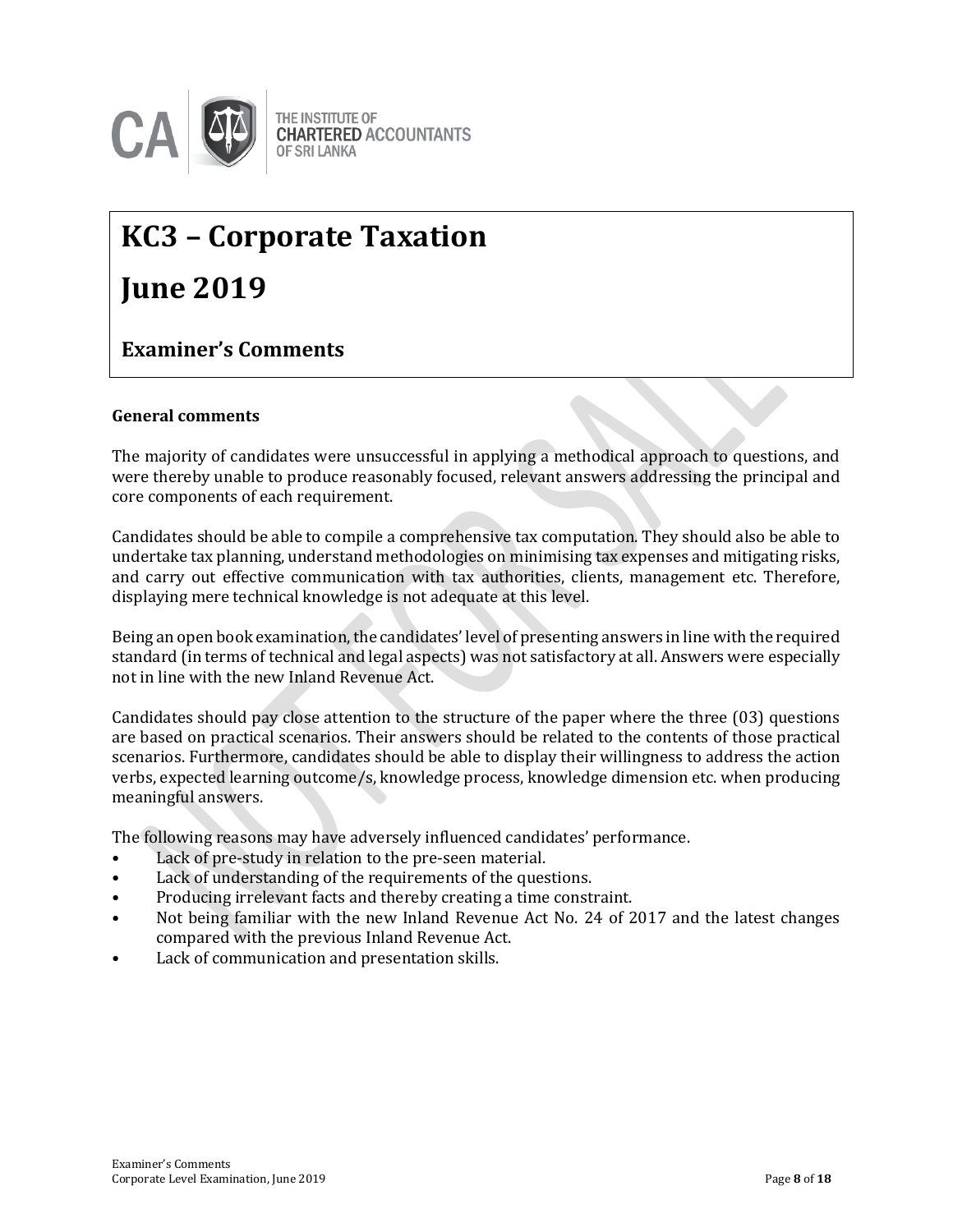The overall performance on this question was poor and below the satisfactory level. Candidates who scored well had carefully read and interpreted what the question was asking for, and made their points clearly and concisely.

The majority of candidates were not able to submit a complete answer, and were able to score only 40% or less of the marks allocated for this question.

Some candidates spent a significant amount of time writing a lot of details about a subject based on their knowledge, which if not relevant to the question and the scenario outlined, did not score any marks. Commonly observed weaknesses of candidates were:

- Lack of knowledge in the chargeability of income tax on non-resident persons.
- Inability to support answer by giving facts.
- Poor reference to the relevant sections of the Inland Revenue Act and building answers accordingly.
- Misunderstandings and careless mistakes in calculations.
- Not interpreting and connecting the relevant articles of DTA-India.
- (a) Many candidates were unsuccessful in applying theoretical knowledge to practical aspects in relation to the given scenario. However, those who displayed their knowledge to analyse, refer and describe the applicable sections etc. failed to connect such facts to the given scenario in order to score additional marks thereon.

In some cases candidates wasted time explaining further reasons for the criteria to be considered by a non-resident person, which was not necessary.

(b) Many candidates overlooked the requirement of this part and attempted to calculate the adjusted business profit (by adjusting income and expenditure), which was readily given in the question, thereby wasting their time unnecessarily.

A considerable number of candidates misunderstood the fact that gains on the sale of QPC shares are exempt only for the purpose of income tax and not for remittance tax. Thereby many of them incorrectly took the taxable income after deducting the income tax payment for the purpose of calculating remittance tax.

(c) Many candidates did not understand this part and gave answers that were not relevant.

It is noted with regret that the majority of candidates failed to refer to the provisions of the respective articles of the double tax treaty agreement readily given in the question paper.

As a result of this many candidates were unable to make a correct decision based on the information given.

(d) Answers to this part were varied. A very high proportion of candidates were unable to give the exact answer that was expected by the examiner. Although this part required evaluating whether income tax is payable in Sri Lanka on employment income and profit on the sale of machinery, many candidates computed such tax liabilities instead of explaining or evaluating the matter. As a result they spent time unproductively and earned less marks.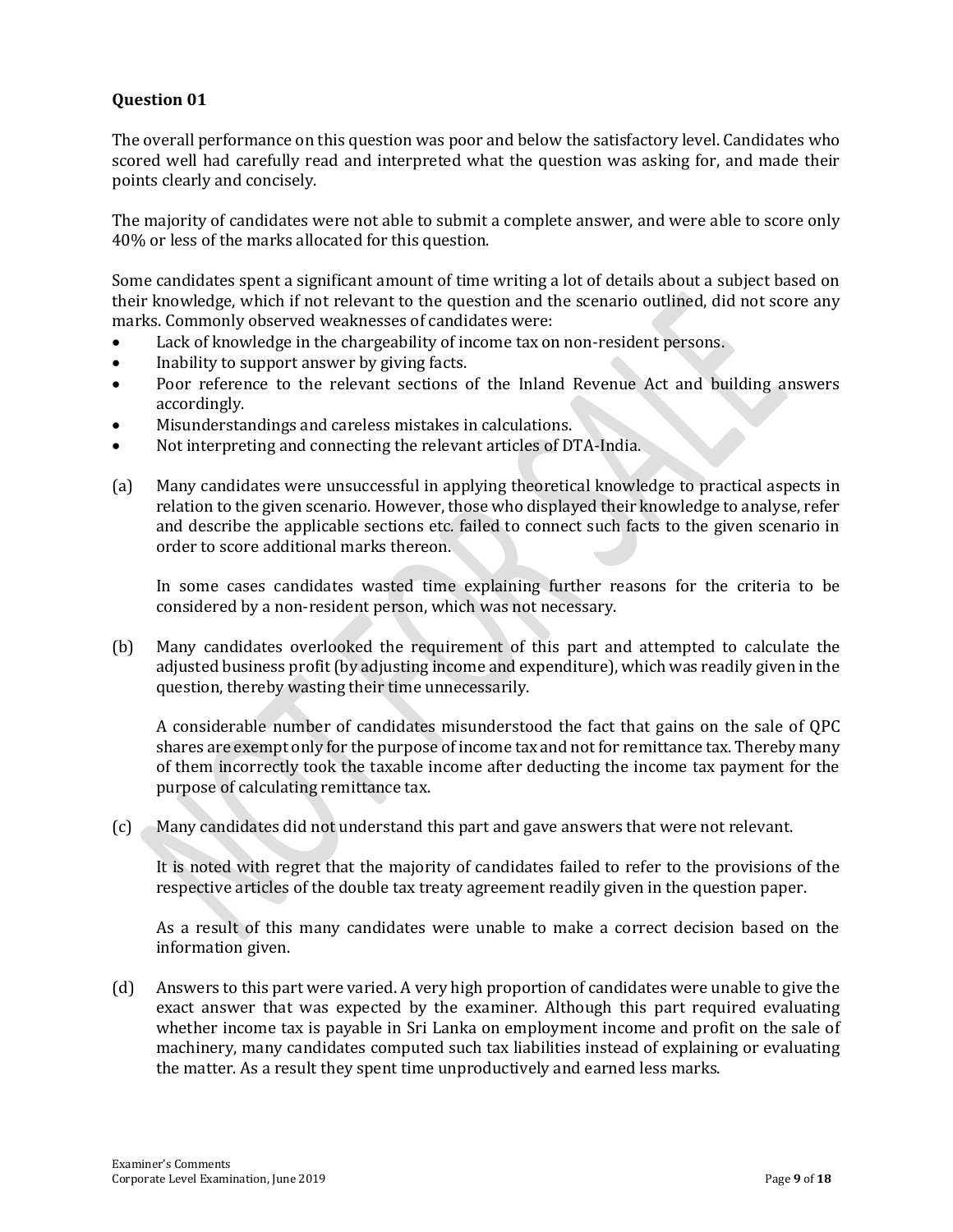On the whole this question seemed to be very well received by most candidates, who attempted all the parts of it. The overall performance on this question was within the satisfactory level.

(a) Many candidates successfully computed the VAT liability correctly, identifying the applicable taxable supplies and input credits. They were comfortable with issues such as calculating the disallowance portion of input credit and deciding the allowable input tax when zerorated/SVAT supplies were being dealt with.

Whilst no specific indication was given in the question, a few candidates incorrectly calculated the VAT using the tax fraction (5/115), assuming the sales are inclusive of VAT.

A surprising number of candidates ignored the fact that the total invoice value of rent income is liable to VAT. Many of them mixed-up the accounting treatment and incorrectly took three (03) months' rent instead.

Although many candidates knew that the income on the disposal of fixed assets is liable to VAT, they either struggled or were unsuccessful in finding the sale proceeds on such disposal. Some candidates failed to identify the upfront VAT payment of Rs. 18,708 as an input credit on imports, and incorrectly treated it as a tax credit.

(b) There were a lot of excellent answers to this part, and most candidates displayed a good understanding of the consequences such as time bar provisions and penalties arising from late filing of income tax returns.

However, some candidates overloaded the requirement of this part and incorrectly addressed the penalty procedure on non-payment of self-assessment payment, and thereby lost easy marks.

The majority of candidates failed to describe that Section 135 deals with time bar provisions to make an assessment or additional assessments.

(c) This part was highly topical and candidates scored fairly good marks as anticipated. However, a considerable number of candidates failed to highlight the circumstances under Section 139(8) where taxpayers may request a CGIR review after 30 days of receiving an assessment.

There was a general failure in referring to the three (03) required conditions, which are to be fulfilled when appealing to the Tax Appeal Commission and to the Court of Appeal.

A handful of candidates who were able to refer to the three (03) conditions limited their answers only to one appeal procedure.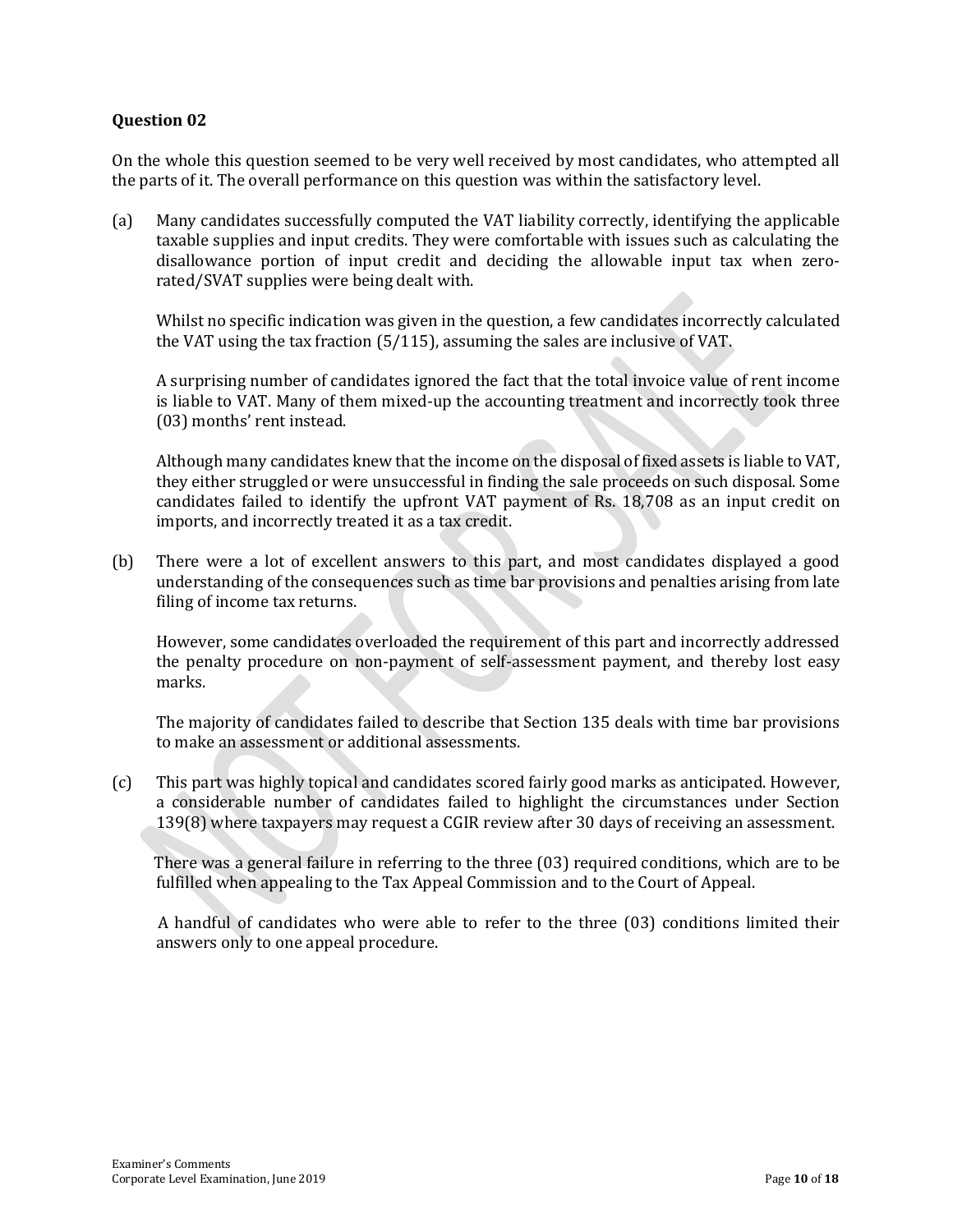Overall there was a noticeable drop in the marks scored when it came to this question. Candidates generally performed poorly in parts (b), (c) and (d). Part (a) was answered fairly in line the examiner's expectation, but it did not exceed it. It is highly advisable to keep up to date with the new legislations and current issues in taxation.

(a) Although this computation part was generally answered well by a considerable number of candidates, those who did not score well had the following shortcomings in their answers.

Many candidates did not know that the field visit vehicle used for private travelling has to be considered for PAYE tax at Rs. 25 per km, and such expenditure is deductible from business income. Although many identified the fact that private travelling is a domestic expense, they failed to quantify the amount.

Candidates missed the fact that offshore business units are exempt under Section 13 of the previous Inland Revenue Act. Therefore the brought forward trade losses cannot be claimed. Nevertheless many candidates knew that the current year's trade loss from the offshore businesses could be claimed since the predominant rule applies for export sales.

A very few candidates knew that capital gains are liable to tax at the rate of 10%. However, they did not identify that the realised gain from the foregone lease rights is a capital gain, and incorrectly taxed it at the 28% rate.

Many candidates found it difficult to determine the deductible amount of finance cost in accordance to Section 18 of the Inland Revenue Act.

Knowledge displayed by candidates in this part proved that some vital provisions under the new Inland Revenue Act are not yet formalised as anticipated. Thereby candidates did not notice the provision under Section  $6(g)$ , which referred to the phrase "effectively connected with the business". As a result many candidates incorrectly categorised the lorry hire income as investment income.

Almost all the candidates failed to refer to the information of the actuarial gain of Rs. 18,562 given in pre-seen. As such they did not consider it when the actual gratuity payment was ascertained.

A good number of candidates applied the incorrect WHT rate of 10%, not knowing that the prevailing WHT rate of 5% is applicable to any kind of interest. Moreover these candidates claimed the same incorrect WHT amounts as tax credits. Thereby they lost easy marks allocated to these adjustments.

A considerable number of candidates mixed-up the provisions of the previous Inland Revenue Act related to notional tax credits on treasury bill (TB) interest, and used the same application assuming that it prevails under the new Inland Revenue Act as well. Thereby many candidates computed the notional credit on TB interest, grossed up the interest income and gave the tax credit thereon.

Almost all the candidates knew that the donation to the government institution by way of cash or kind is a 100% deductible qualifying payment. However a very few candidates mixed-up the relief with a donation made to an approved charitable institution, which is restricted to  $\frac{1}{5}$  of taxable income or Rs. 500,000; whichever is less.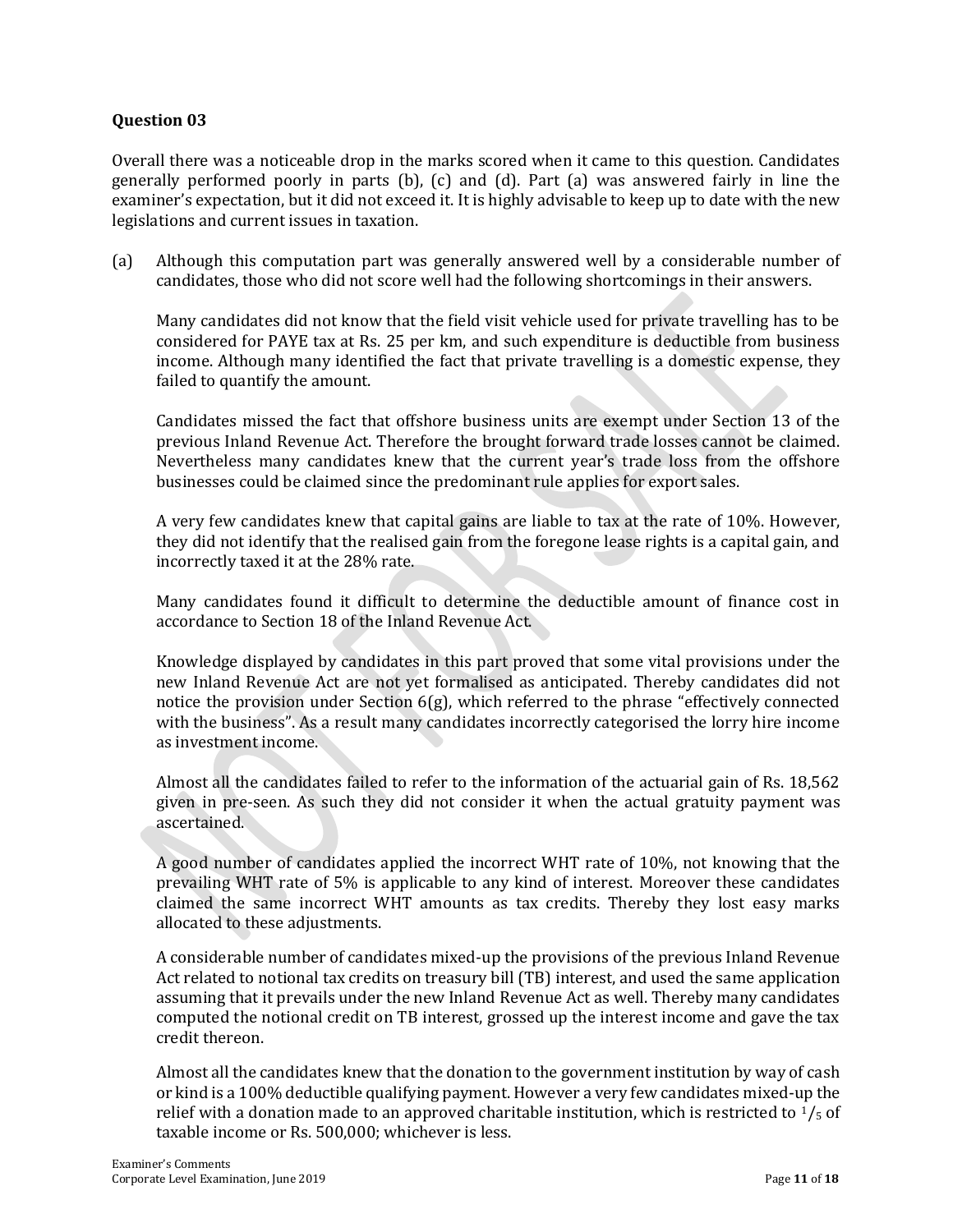- (b)
- (i) Overall, candidates displayed reasonable knowledge of the areas tested in this part such as exempt, zero-rated and input tax. Some candidates did not read this part properly and mixed up the requirement with the 5 points given in the question itself. They were thus not able to evaluate the points given and present a methodical answer.
- (ii) Although the VAT return for the quarter ended 31 December 2015 was submitted within the period (i.e. before 30 January 2016), many candidates misunderstood this fact and incorrectly stated that the return could have been filed on or before 20 January, which is the payment due date.

The majority of candidates had the same confusion on the exact date on which the time bar provision applies: whether on the date of payment or the date of return submission. Only a very few candidates identified that expiration of three (03) years from the end of the taxable period is considered the time bar only when the return is submitted on the due date.

(c)

- (i) Although many candidates mentioned relevant quotes from Section 15, they were unable to analyse them by referring to the facts already given in the pre-seen. They did not come up with proper advice related to tax benefits/tax exposure as expected by the examiner.
- (ii) This part was generally well answered. However the common problem was that some candidates did not know that dividends are considered based on the difference between fair value less cost.
- (iii) This part too was answered fairly well. However many candidates were unable to present suitable advice since they were not aware of the impact of this particular case under transitional provisions.
- (d)
- (i) A good number of candidates understood that under Section 5(2) of the Inland Revenue Act there are a few selection criteria, which should be considered when treating an individual's gains and profits from employment.

Accordingly many candidates successfully identified that the special payment received by David Scott should be treated as part of his employment income. However, almost all the candidates failed to refer to decided cases related to similar incidents.

Furthermore, a very few candidates incorrectly discussed the tax implications from the company's side, thereby ignoring the requirement of the question. Others treated it as an investment income without knowing the provisions under Section 59(2).

(ii) Despite many candidates recognising the applicable sections of the Inland Revenue Act, they were unsuccessful in presenting their final decision on whether the expenditure was deductible or not. The main problem was the failure to pay close attention to the information readily given in the question.

Only a handful of candidates identified that the particular machinery was purchased before 1 April 2018, and hence fully depreciated for tax purposes. Thereby provisions related to repair and improvements will not be applicable to this particular case.

Surprisingly none of the candidates were able to support their answers with a decided case.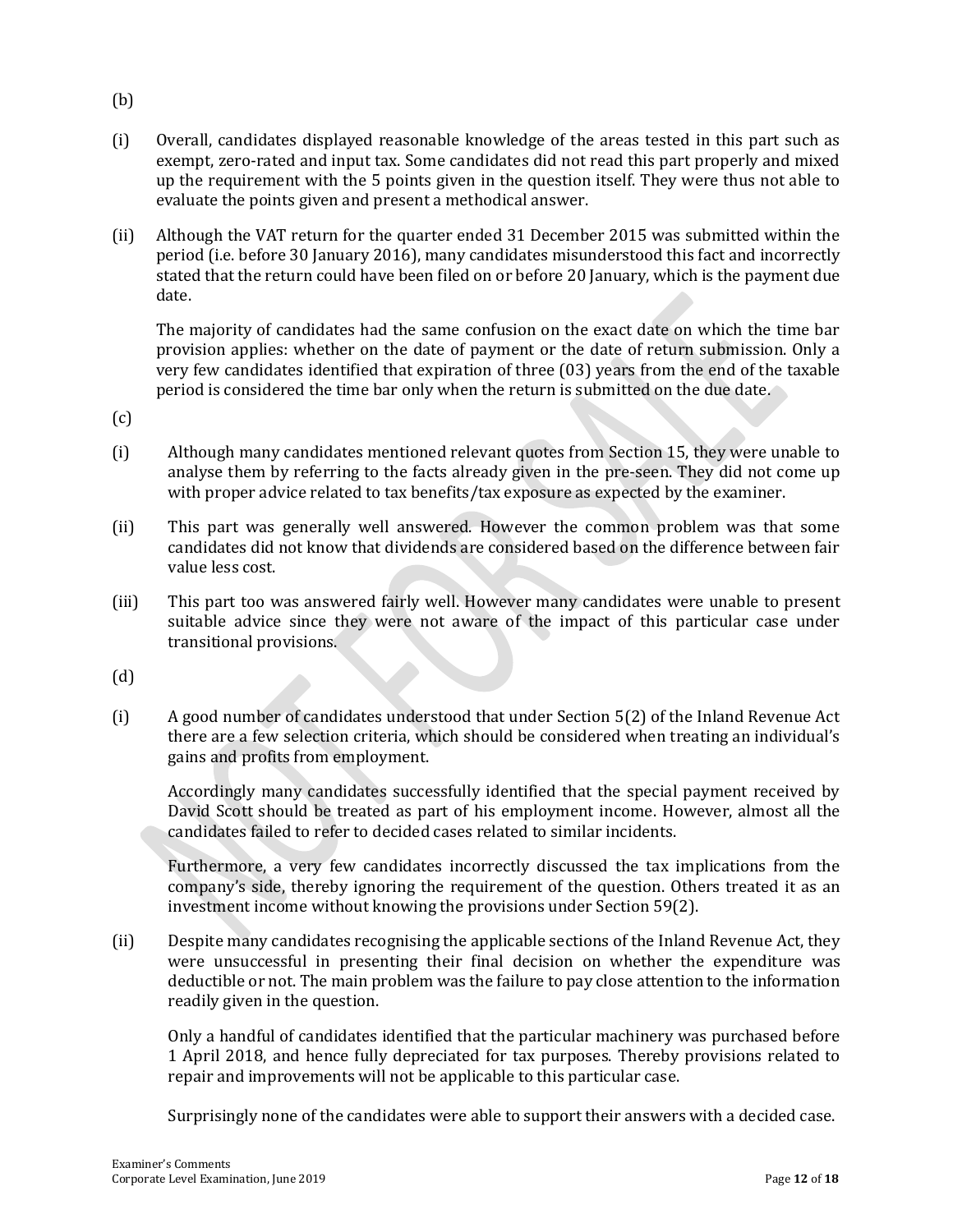

## **KC4 – Corporate Governance, Assurance and Ethics June 2019**

### **Examiner's Comments**

### **General comments**

This paper consisted of two sections. Section 1 contained two questions carrying 25 marks each, and Section 2 contained one question (based on the common pre-seen) carrying 50 marks.

The overall performance in this sitting was disappointing. Candidates must ensure they devote sufficient time for preparing for the exam. This examination seemed to be more time pressured for candidates than previous ones. It was noted that they spent more time answering Question 03 and consequently spent less time answering Question 02. Candidates are reminded of the need to allocate their time appropriately. Attempting two questions only makes it more likely that they will fail.

Common issues that contributed towards poor answers were:

- Reproducing the points from the question with little development and not following the action verbs.
- Using vague phrases such as "perform analytical procedures", "check the relevant documents" and "per the code".
- Losing focus of the requirement or failing to explain in detail.
- Not knowing the exact standard (SLAuS and SLSRS)
- Poor planning of answers and poor time management.

Candidates preparing for this exam must focus on tailoring the number of points written to the marks available, and take note of areas that are not essential. They are also advised to read the question and plan their answer without being hasty to write.

### **SECTION 1**

### **Question 01**

(a)(i) For 9 marks candidates were required to evaluate key risks the management of CML should consider as part of its risk management framework. The examiner expected candidates to determine the significance of the risks that the management has to face in a risk-based system of controls designed to provide reasonable assurance of achieving business objectives (in other words to categorise business risks into broad areas).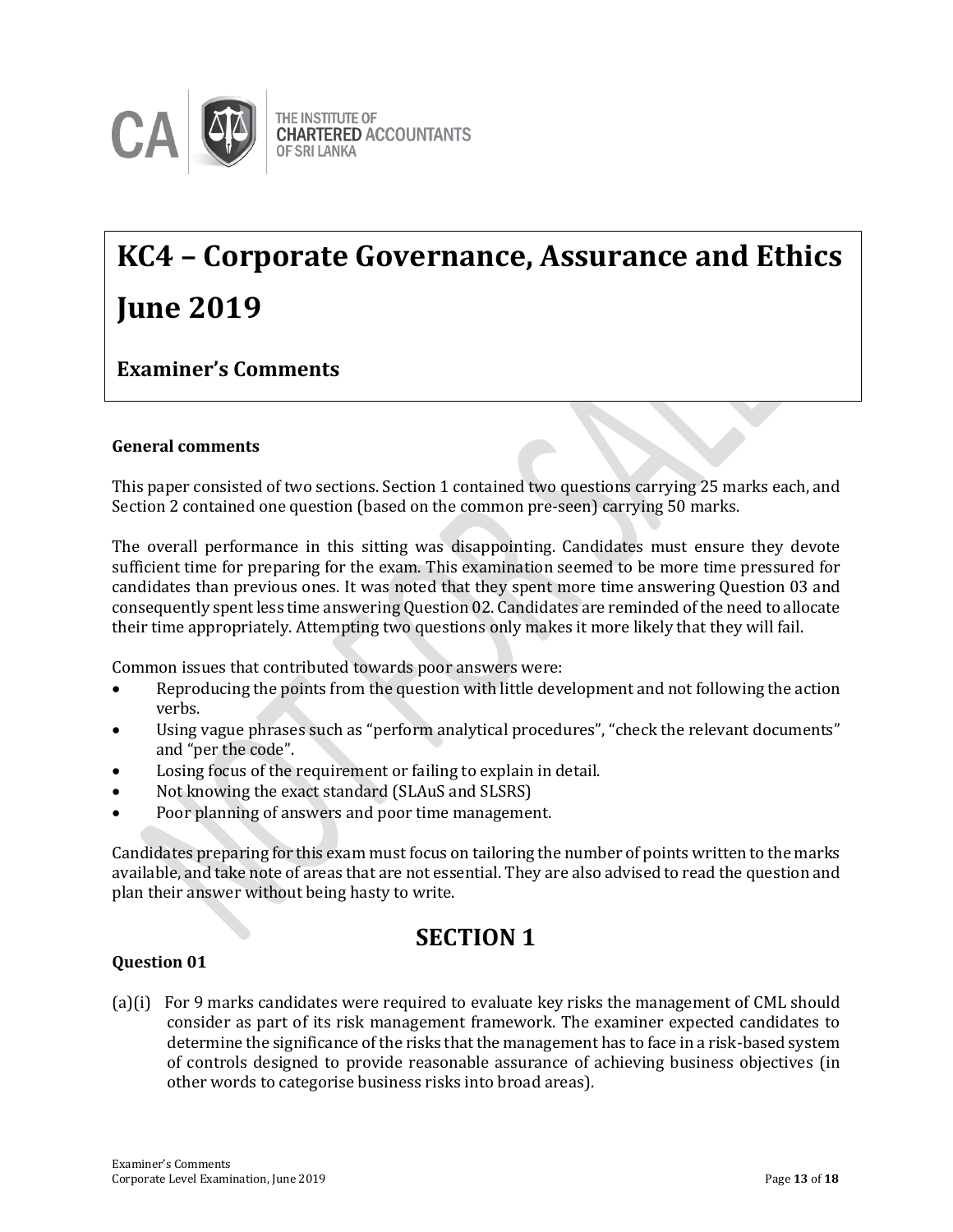This part was well attempted and candidates answered very well drawing on the details given in the scenario to evaluate the risks in relation to compliance and regulations, and their implications on business operations.

Weaker answers simply repeated the facts given in the scenario with little improvement. There were some candidates who did not read the question properly and wrote all the possible business risks without relating them to the scenario. Some candidates did not understand the question requirement and identified certain points as key risks, which were completely irrelevant to the given scenario. These included:

- Natural disasters like floods and fire
- The Maldives is a country that will be covered by the sea in few years' time.
- The government has increased fuel prices and emission tax
- The climatic condition is not conducive for the bicycle industry

The examiner did not expect such general risks. Candidates had to ensure that the risks are specific to the scenario rather than simply listing business risks as political, compliance, fraud etc.

Some candidates did not understand the concept of risks in the risk management framework and wrote the risk areas without writing the impact on business objectives. Some wasted time writing lengthy answers explaining the concept of risk. Some candidates, without understanding the question requirement, recognised audit risks such as revenue recognition, going concern, and management override as business risks.

 (ii) For 6 marks candidates were required to propose risk mitigating measures for the identified risks. Some candidates answered this part well. However, there were others who did not understand the requirement and wrote responses to the audit risks with audit procedures without writing the mitigating measures for the business risks.

Some candidates wrote general answers such as comply with regulations and sign an agreement as mitigating measures, without explaining how it will mitigate the risk. Candidates are advised to be mindful of the action verb, which here was "propose".

- (b)(i) For 6 marks candidates were required to advise on "what could go wrong"/risk questions that should be included in a detailed system studies working paper in respect of the revenue and financial reporting cycles of QFPL. The examiner expected candidates to relate the risks in order to assess the risk of material misstatements in respect of the revenue and financial reporting cycles. This part was generally well attempted with most candidates working through the information given in the scenario to identify and advise on what could go wrong. There were some candidates who without understanding the question requirement wrote the answer in question form such as:
	- whether the customers will pay the balance amount?
	- how much was returned?

Some problems noted in the answers were a lack of knowledge and poor exam technique. It is vital with these types of questions to spend some time reading the information provided and think how the information gives rise to the risk of material misstatements.

(b)(ii) For 4 marks candidates were required to develop an audit programme including key audit procedures. The examiner tried to test candidates' knowledge on audit procedures, taking into account of relevant controls when the risk is higher and there is a likelihood of misstatements at the assertion level. Many candidates addressed the given issues and wrote relevant audit procedures. Some candidates answered parts (i) and (ii) in tabular form and scored good marks.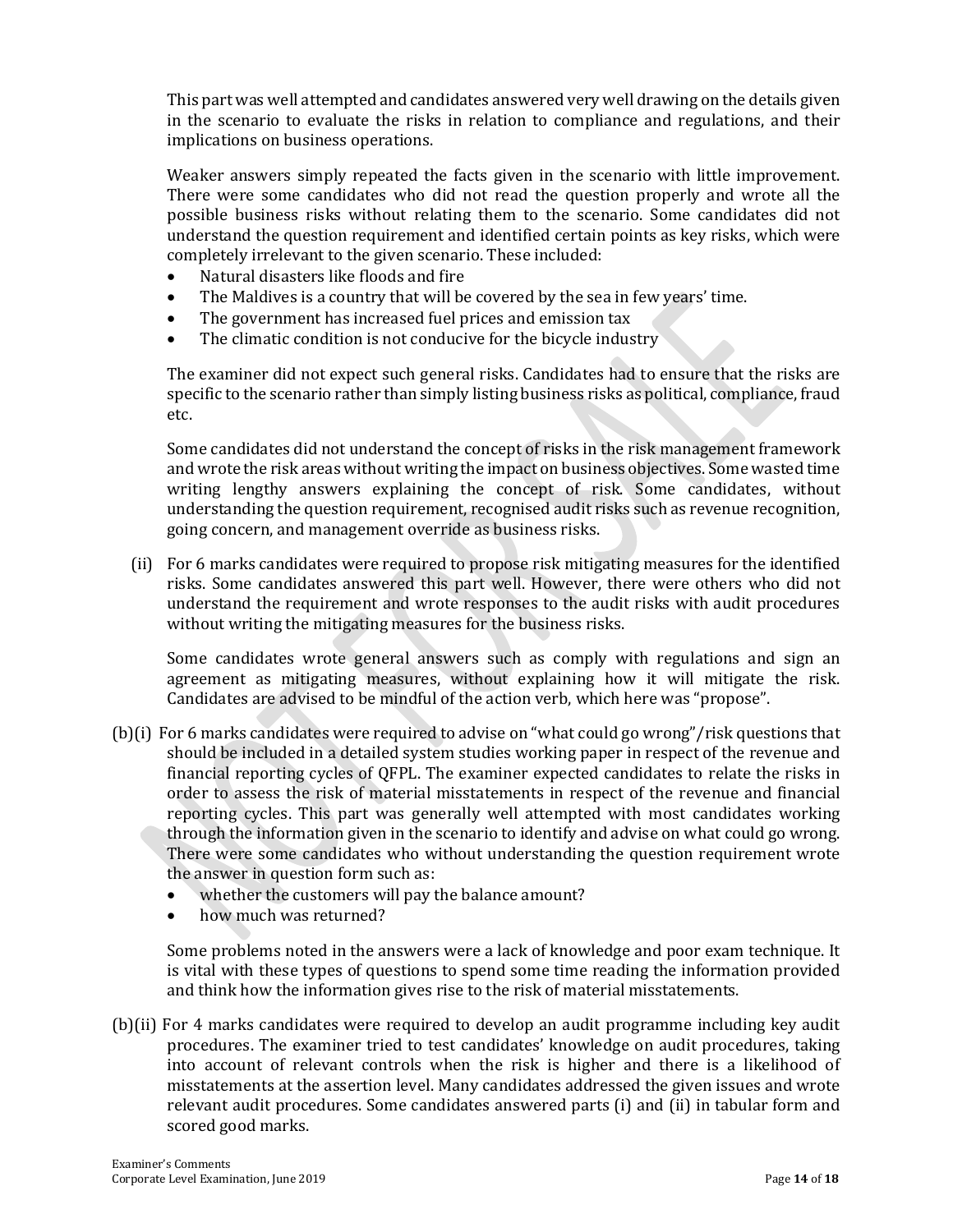A significant number of candidates wrote general audit procedures such as inquire from the management and examine board minutes, without specifying the relevant procedure. Some candidates who did not understand the question requirement wrote controls to be implemented as audit procedures. Some candidates misunderstood the given information (which stated that differences were noted between the subsidiary ledger and the general ledger) as differences between books of the parent company and the subsidiary company. Candidates are advised to read the question and the scenario properly.

### **Question 02**

(a) For 6 marks candidates were required to advise, using theoretical knowledge of SLSQC, on matters that K&J should consider before accepting its client to provide the required services.

The examiner expected to test candidates' knowledge on auditor's considerations when accepting the client. Many candidates misunderstood client acceptance as engagement acceptance and wrote irrelevant answers.

There were some candidates who misunderstood the question requirement and thought it was an engagement for a completion audit and thus referred to SLAuS 800 and wasted time explaining the standard.

Some candidates understood the question requirement, but demonstrated poor knowledge in analysing the issues given in the scenario. The examiner expected candidates to apply theoretical knowledge of the acceptance of a client according to SLSQC and evaluate the scenario accordingly.

Some candidates explained the issues in the scenario without applying ethical considerations. Some who lacked the technical knowledge wrote the elements of an assurance engagement such as three-party relationship, appropriate subject matter, suitable criteria, and sufficient appropriate evidence, which were not relevant to the question. Some answers also tended to be too brief, whilst some were a little more than a list of bullet points.

(b) For 5 marks candidates were required to propose the appropriate reporting framework K&J should apply in reporting on the completion audit of the financial statements of Ringtel for three months. The examiner expected candidates to understand that financial statements should be prepared to determine the final consideration for the acquisition.

A fair number of candidates identified the relevant reporting framework but failed to analyse why it was suitable for the purpose. Some candidates failed to identify the correct framework and referred to SLAuS 805 (which is on single financial statements or specific items), SLSRE 2400 on review engagements, and due diligence assignments. Some candidates who did not read the question properly (where it was specifically stated that it is for a specific use), considered it for general purposes.

- (c) For 4 marks candidates were required to analyse the elements of the quality control system of K&J that were affected. Many candidates failed to analyse correctly referring to the scenario how individually each element of the quality control system was affected such as:
	- SLAASMB finding a number of errors in the recently issued financial statements (which carried a qualified opinion).
	- Staff working long hours due to staff shortages.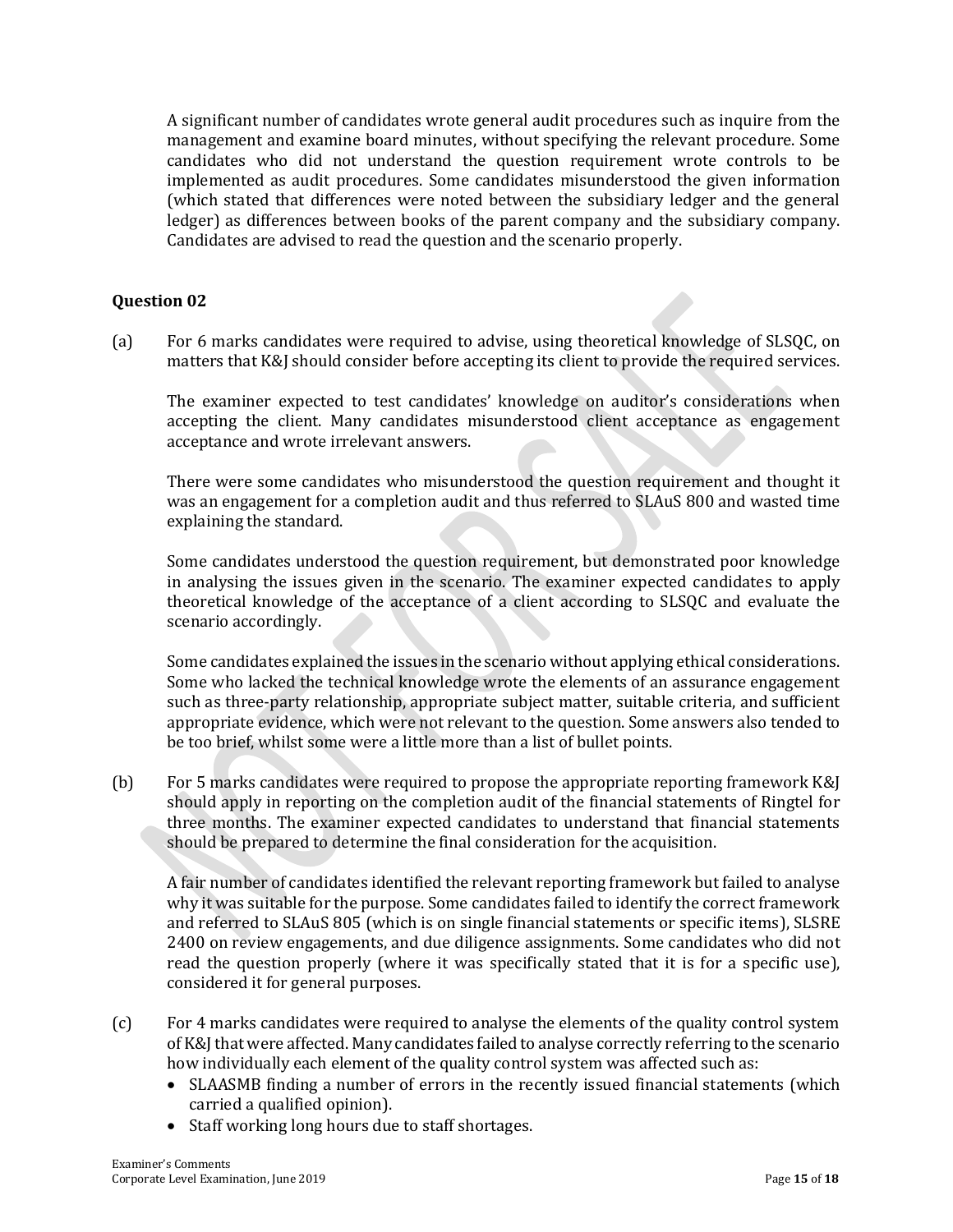- Working papers not providing sufficient audit evidence.
- Monitoring not taking place pertaining to complying with policies.

Many candidates ignored the action verb and just copied the elements of a quality control system without referring to the scenario. Some candidates explained the deficiencies in the client's system without referring to the elements of quality control.

(d) This part for 4 marks required candidates to propose an action for each of the affected elements in the quality control system in order to strengthen it. The majority of candidates failed to match the relevant issues in the scenario to the elements of the quality control system. They identified monitoring as an element but stated irrelevant actions such as reviewing the working papers. Some identified leadership as the element but stated irrelevant actions such as following policies and procedures with regard to independence.

Some candidates wrote all the possible matters pertaining to the quality control system without considering the applicability to the scenario. Some who did not comprehend the question properly wrote about the training of staff, which was not an issue in the given scenario. The performance on this part was average.

(e) This part for 6 marks required candidates to evaluate whether K&J had complied with ethical requirements when carrying out their activities. The examiner expected to test candidates' knowledge on the marketing of professional services in accordance with Section 250 of the Code of Ethics issued by CA Sri Lanka. Although almost all the candidates attempted this part of the question, only a few were able to obtain satisfactory marks.

The majority of candidates failed to evaluate the given scenario and simply copied the relevant section of the Code. Most of them failed to address how advertising affects professional ethics. Although the Code does not indicate that advertising is prohibited most candidates who lacked subject knowledge mentioned that advertising should not be done as it is a violation of ethics. Some candidates without referring to the scenario and the question requirement wrote the principles of the Code such as integrity, objectivity, professional competence and due care, professional behaviour and confidentiality.

### **SECTION 2**

### **Question 03**

Question 03 was a 50-mark case study style question based on the common pre-seen. The client was a large beverage and confectionery company.

(a) This part for 9 marks was based on the Code of Best Practice on Corporate Governance 2017. Candidates were required to comment on the effectiveness of the role of the chairman of CBC.

The majority of candidates ignored the question requirement and simply copied the role of the chairman from the Code. Candidates are advised that although this was an open book exam they should not just copy the facts given in the Code; but rather relate them to the role of the chairman in the given scenario and address the question requirement which was the *effectiveness* of the role of the chairman.

(b) This part for 4 marks required candidates to recommend audit procedures to be performed to address the possible audit risks related to the chairman's plan. The examiner expected candidates to assess the chairman's plan and consider the risks associated with politically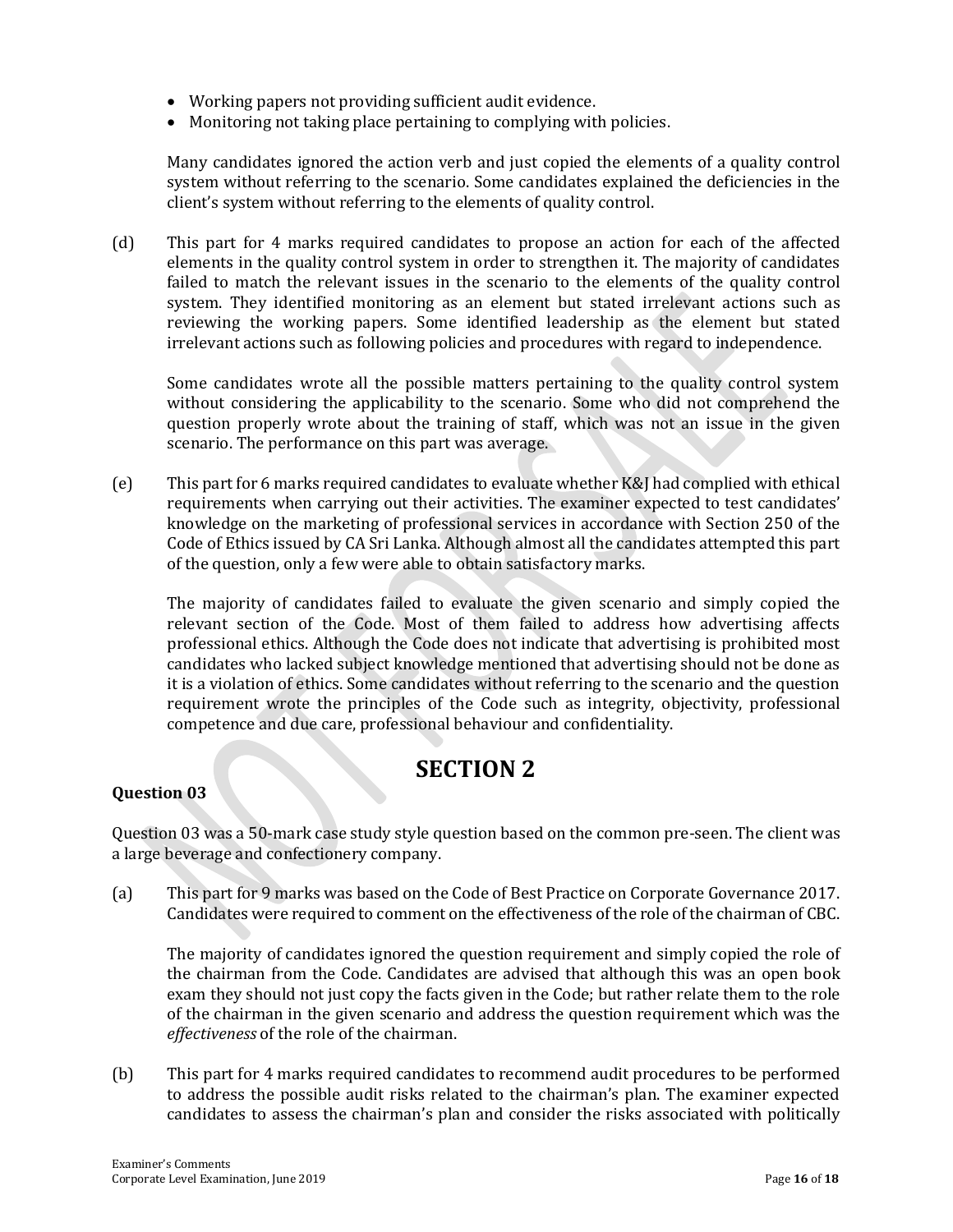exposed persons. Many candidates understood the question requirement but failed to provide relevant audit procedures, which should be based on the examination of compliance with policies, review of documents and minutes, and examination of internal audit reports. The majority of candidates wrote irrelevant answers such as:

- Check the quality of the product as they could be contaminated
- Check the procurement procedure as bribes could have been offered
- Check the accounts of the minister known to the chairman
- (c) This part for 7 marks required candidates to evaluate the issues in accepting the professional service, which was a due diligence engagement, and address the safeguards that could be put in place. The majority of candidates understood the professional service as a special assignment but failed to understand the question requirement, which was on ethical behaviour.

Most candidates explained the theory of due diligence engagements. Some candidates discussed various aspects of review engagements such as scope of review, level of assurance, terms of engagement, planning procedures and obtaining evidence. Many candidates produced descriptive answers that were either not required or irrelevant.

- (d) This part for 12 marks required candidates to evaluate eight (08) risks of material misstatements, which have a material impact on the financial statement numbers and disclosures of CBC. In a question of this nature it should be easy for most candidates to apply their accumulated knowledge. Disappointingly many candidates were not able to provide sufficient detail and analysis in relation to the risks identified. Many candidates focused on issues that were not material to the given scenario (e.g. borrowing costs, foreign exchange losses, valuation of investments). Candidates are reminded that the requirement was for risks of material misstatements. If any balance in the given accounts is immaterial it is unlikely that it can result in a material misstatement in the financial statements.
- (e) This part for 6 marks required candidates to propose two (02) audit procedures each to address four (04) complex audit areas. The examiner expected candidates to address complex areas relating to financial reporting issues such as audit of fair value measurements and estimates of derivatives and the use of the work of an expert. The majority of candidates failed to identify complex audit areas, and as a result they wrote audit procedures for all the risks identified in part (d).
- (f) This part for 6 marks required candidates to evaluate the auditor's role in making conclusions on the given uncorrected misstatements. Factual and judgmental uncorrected misstatements were given. Some candidates who lacked technical knowledge failed to differentiate factual misstatements (which included the effect of uncorrected misstatements identified during the audit of the previous period if they affected the current period financial statements) from judgemental misstatements. Candidates demonstrated poor technical knowledge on judgemental misstatements relating to accounting policies and estimates (which affected the misstatements in the financial statements of the given scenario) in making conclusions. The examiner expected candidates to address the following steps before making the conclusion.
	- Identify the differences in the balances that are above the set materiality.
	- Discuss with the management on the adjustment of identified differences.
	- Give priority to factual misstatements.
	- Request the client to revisit judgemental differences.
	- Maintain a summary of all the adjustments.
	- Assess adjustments individually and in aggregate, and ascertain whether there is a material impact on the financial statements.